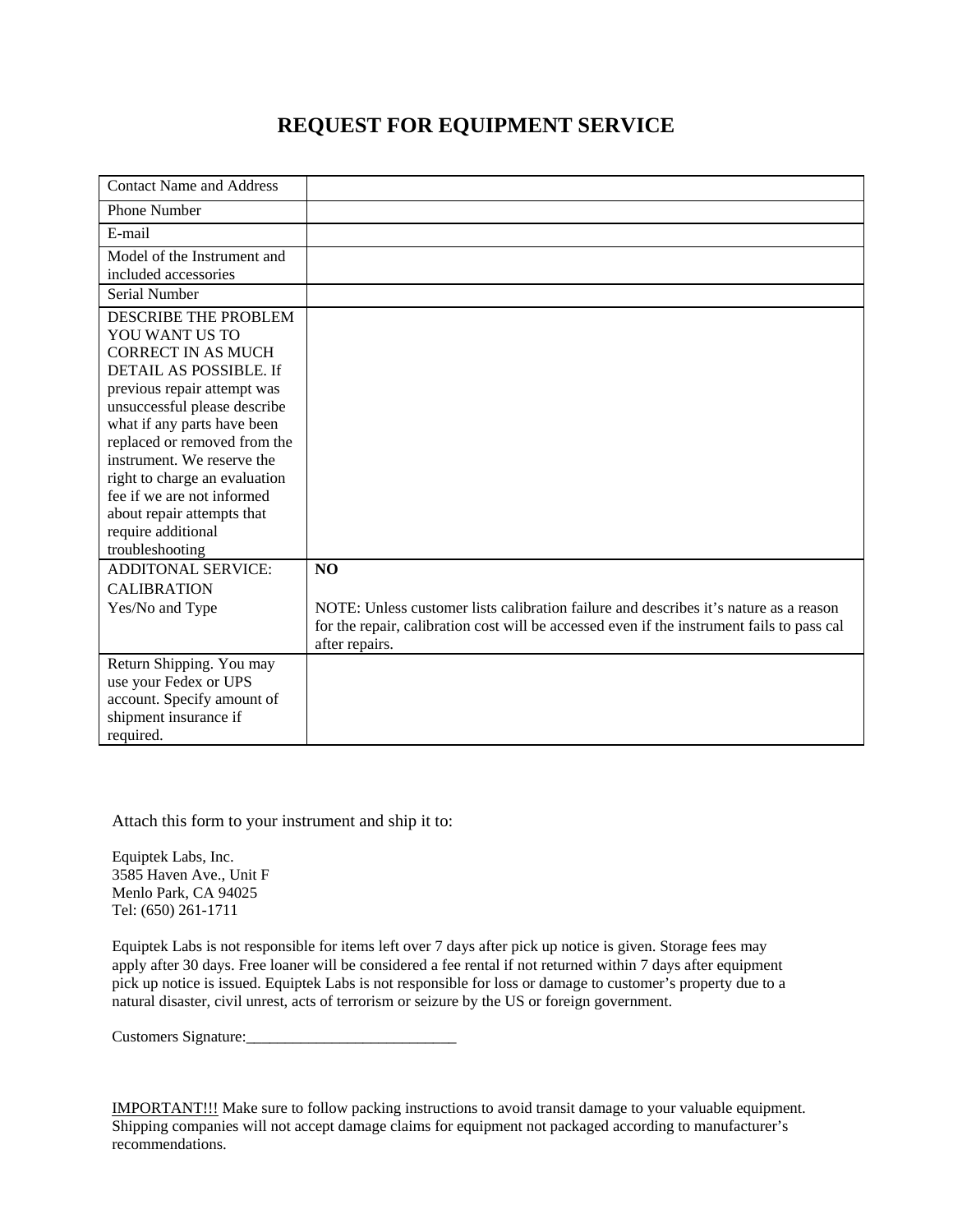# **YOUR EQUIPMENT CAN ARRIVE IN THIS CONDITION IF YOU DON'T FOLLOW THE INSTRUCTIONS ON THE NEXT PAGE!**















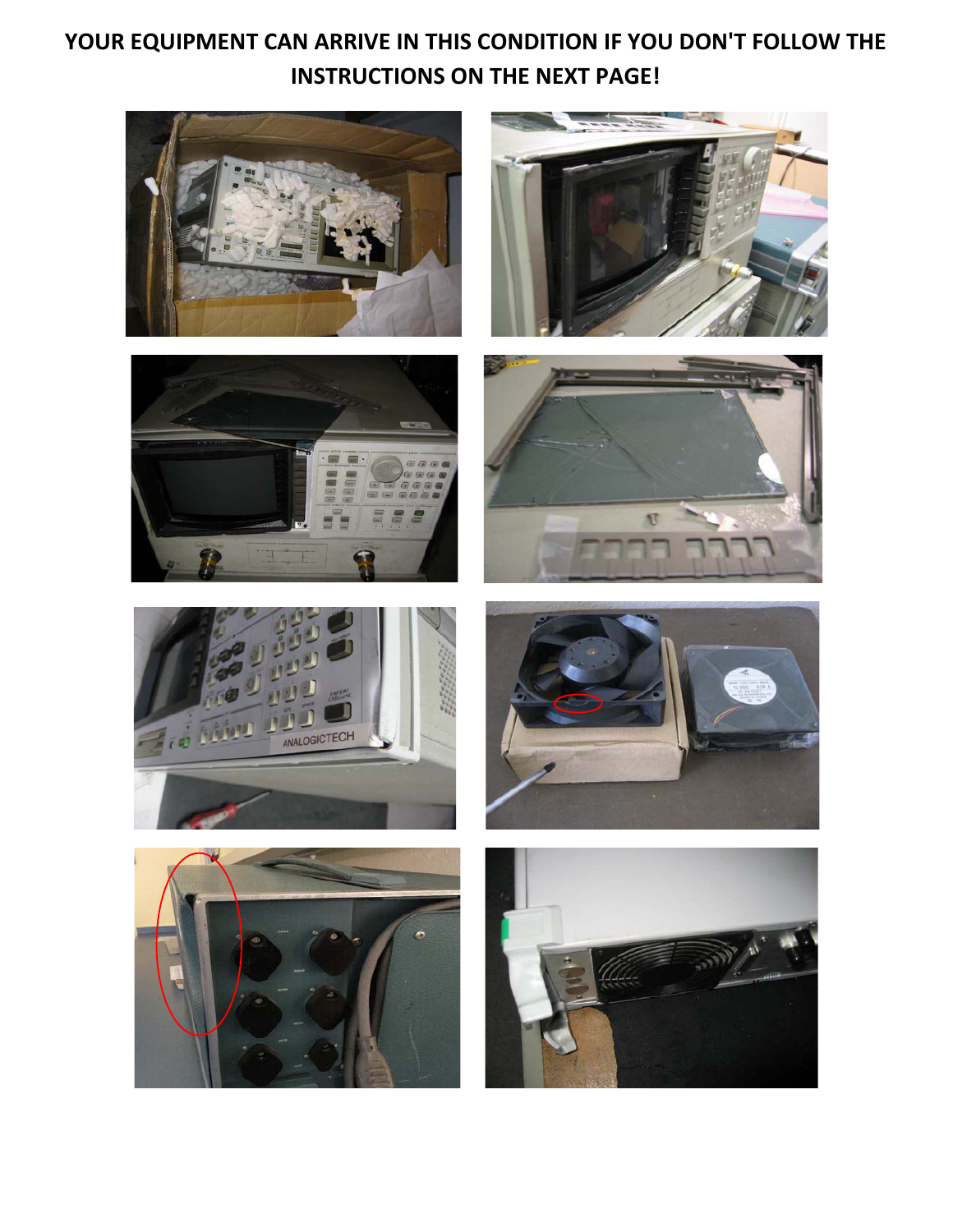## IF THE ORIGINAL PACKAGING MATERIAL OR FOAM IN PLACE IS NOT AVAIL-ABLE, USE DOUBLE BOXING METHOD TO AVOID DAMAGE IN TRANSIT.

1. Wrap equipment in 3-4 layers of bubble wrap and put it inside smaller box. Fill in the remaining space inside the box with pieces of bubble wrap. 2. Put 3 inches (4" to 5" for items >50lb) of bubble wrap on the bottom of large box. 3. Lower the small box into the large one. 4. Fill in empty space between the walls of two boxes with more bubble wrap. IF BUBBLE WRAP NOT AVAILABLE USE STYROFOAM PEANUTS OR CRAMPLED PAPER INSTEAD.

## PROPERLY PACKAGED ITEM SHOULD BE PROTECTED ON ALL SIX SIDES WITH 3 to 4 inches OF PACKAGING MATERIAL

Double wall boxes of greater strength can be easily created if you take two boxes of the same size and insert one of them into another. The bottom flaps of the inside box should not be taped together.



REMEMBER! NO CARRIER WILL HONOR A DAMAGE CLAIM IF **PROPERLY EQUIPMENT WAS NOT PACKAGED**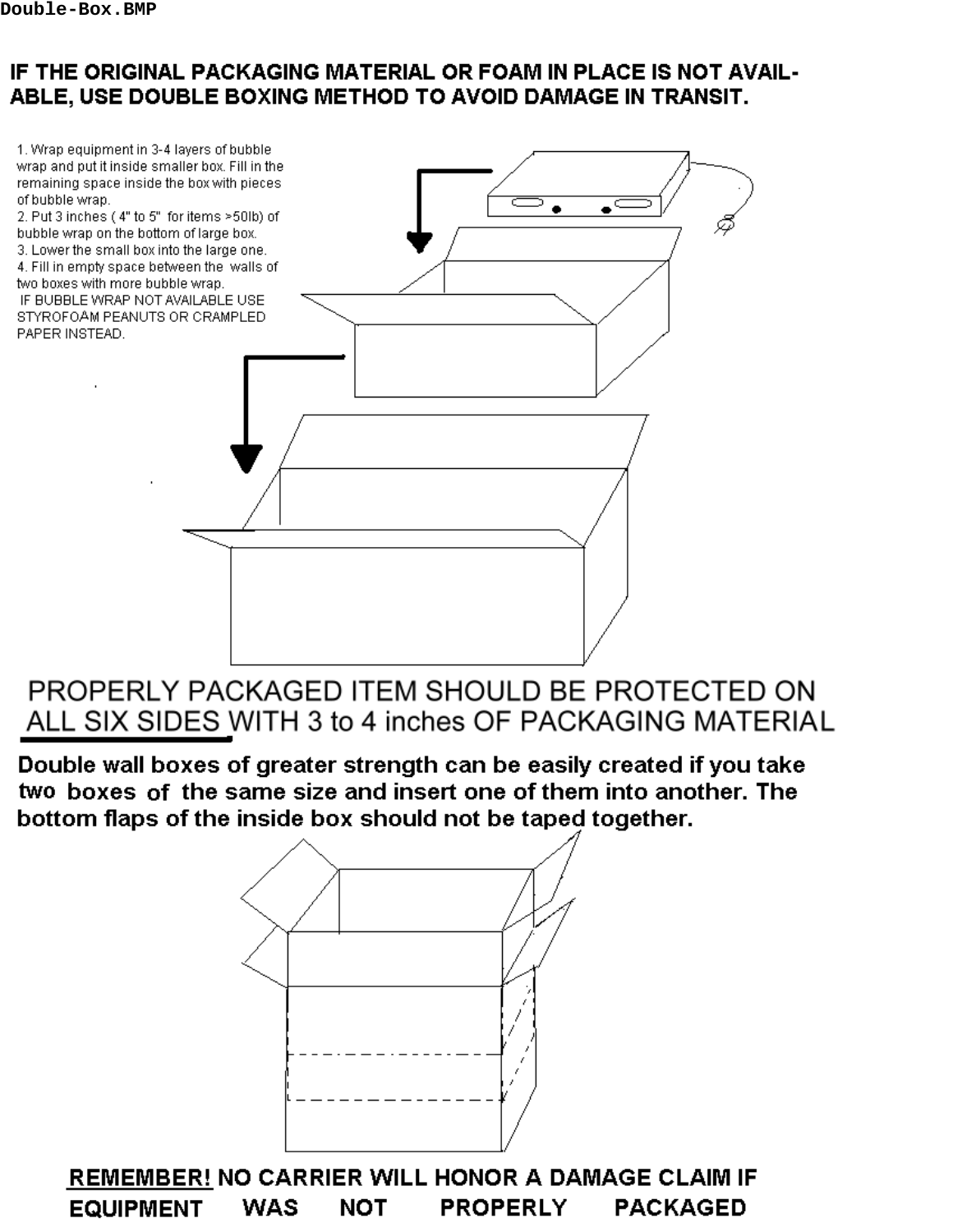## **General Packing Methods**

Follow these general guidelines for the two most popular packing methods, plus recommendations for odd- or irregular-shaped shipments.

## **Single-Box Packing Method**

- Ship nonfragile products like soft goods inside a sturdy outer box.
- Use fillers like crumpled newspaper, loosefill peanuts, or air-cellular cushioning material such as Bubble Wrap<sup>®</sup> to fill void spaces and prevent movement of goods inside the box during shipping.
- Place goods that might be affected by dirt, water, or wet conditions inside a plastic bag.
- Consolidate small parts or spillable granular products in a strong sealed container, such as a burlap or siftproof plastic bag, then package in a sturdy outer box.
- Use the H taping method for sealing your package.

**Single-Box With Wrapped Item**

# Nonfragile product with cushioning to prevent movement **Single-Box Filled With Loosefill Peanuts** Sturdy outer box Product wrapped in a minimum 3' thickness of cushioning material Sturdy outer box

### **Box-in-Box Packing Method**

- Wrap product(s) individually with at least 2" thickness of air-cellular cushioning or foam material to fit snugly inside a corrugated box.
- Restrict product movement inside the box using filler like crumpled newspaper, loosefill peanuts, or other cushioning material.
- Close and tape the inner box using the H taping method. This will help prevent accidental opening.
- Use a second box that is at least 6" longer, wider, and deeper than the inner box.
- Choose the wrap or fill method to cushion the inner box inside the larger sturdy outer box.
- Ship fragile products individually, wrapping them in a minimum 3" thickness of air-cellular cushioning material.
- Wrap the inner box with 3" thickness of air-cellular cushioning material or use at least 3" of loosefill peanuts or other cushioning material to fill the spaces between the inner box and outer box on the top, bottom, and all sides.
- Fill any void spaces with more cushioning material.
- Use the H taping method for sealing your package.

### **Box-in-Box With Loosefill Peanuts**